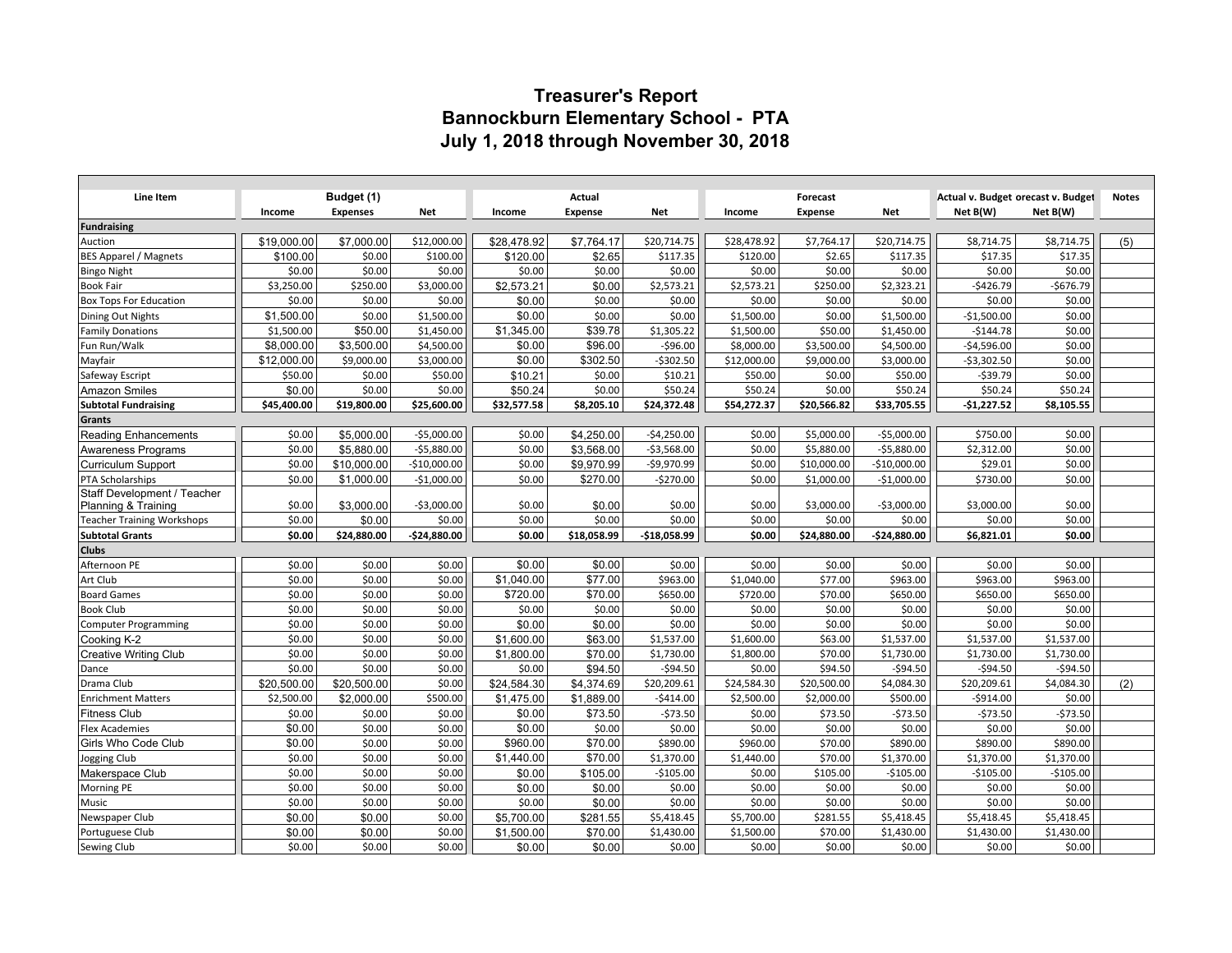# **Treasurer's Report Bannockburn Elementary School - PTA July 1, 2018 through November 30, 2018**

| <b>Line Item</b>                  |             | Budget (1)      |               |             | Actual         |              |             | Forecast       |               | Actual v. Budget orecast v. Budget |             | <b>Notes</b> |
|-----------------------------------|-------------|-----------------|---------------|-------------|----------------|--------------|-------------|----------------|---------------|------------------------------------|-------------|--------------|
|                                   | Income      | <b>Expenses</b> | Net           | Income      | <b>Expense</b> | <b>Net</b>   | Income      | <b>Expense</b> | <b>Net</b>    | Net B(W)                           | Net B(W)    |              |
| Songwriting and Music Club        | \$0.00      | \$0.00          | \$0.00        | \$0.00      | \$0.00         | \$0.00       | \$0.00      | \$0.00         | \$0.00        | \$0.00                             | \$0.00      |              |
| Sports and Game Club              | \$0.00      | \$0.00          | \$0.00        | \$3,680.00  | \$304.50       | \$3,375.50   | \$3,680.00  | \$304.50       | \$3,375.50    | \$3,375.50                         | \$3,375.50  |              |
| <b>STEM Club</b>                  | \$0.00      | \$0.00          | \$0.00        | \$720.00    | \$70.00        | \$650.00     | \$720.00    | \$70.00        | \$650.00      | \$650.00                           | \$650.00    |              |
| <b>Teacher Clubs</b>              | \$7,500.00  | \$0.00          | \$7,500.00    | \$0.00      | \$0.00         | \$0.00       | \$7,500.00  | \$0.00         | \$7,500.00    | $-$7,500.00$                       | \$0.00      |              |
| Yoga Club                         | \$0.00      | \$0.00          | \$0.00        | \$0.00      | \$0.00         | \$0.00       | \$0.00      | \$0.00         | \$0.00        | \$0.00                             | \$0.00      |              |
| Club Admin Expense Allocation     | \$0.00      | \$4,000.00      | $-$4,000.00$  | \$0.00      | \$0.00         | \$0.00       | \$0.00      | \$4,000.00     | $-$4,000.00$  | \$4,000.00                         | \$0.00      |              |
| <b>Subtotal Clubs</b>             | \$30,500.00 | \$26,500.00     | \$4,000.00    | \$45,219.30 | \$7,682.74     | \$37,536.56  | \$53,744.30 | \$27,919.05    | \$25,825.25   | \$33,536.56                        | \$21,825.25 |              |
| <b>Community Events</b>           |             |                 |               |             |                |              |             |                |               |                                    |             |              |
| Calendar                          | \$400.00    | \$400.00        | \$0.00        | \$100.00    | \$341.77       | $-5241.77$   | \$400.00    | \$400.00       | \$0.00        | $-5241.77$                         | \$0.00      |              |
| Directory                         | \$350.00    | \$0.00          | \$350.00      | \$0.00      | \$0.00         | \$0.00       | \$350.00    | \$0.00         | \$350.00      | $-5350.00$                         | \$0.00      |              |
| Craft Night                       | \$500.00    | \$500.00        | \$0.00        | \$505.00    | \$43.75        | \$461.25     | \$505.00    | \$500.00       | \$5.00        | \$461.25                           | \$5.00      |              |
| <b>International Night</b>        | \$0.00      | \$1,000.00      | $-$1,000.00$  | \$0.00      | \$0.00         | \$0.00       | \$0.00      | \$1,000.00     | $-$1,000.00$  | \$1,000.00                         | \$0.00      |              |
| Kindergarten Social               | \$0.00      | \$500.00        | $-$500.00$    | \$0.00      | \$500.00       | $-$500.00$   | \$0.00      | \$500.00       | $-$500.00$    | \$0.00                             | \$0.00      |              |
| Newcomers Tea                     | \$0.00      | \$200.00        | $-$200.00$    | \$0.00      | \$150.00       | $-$150.00$   | \$0.00      | \$200.00       | $-$200.00$    | \$50.00                            | \$0.00      |              |
| <b>Variety Show</b>               | \$5,000.00  | \$5,000.00      | \$0.00        | \$0.00      | \$1,816.75     | $-$1,816.75$ | \$5,000.00  | \$5,000.00     | \$0.00        | $-$1,816.75$                       | \$0.00      |              |
| <b>Welcome Back Picnic</b>        | \$900.00    | \$1,700.00      | $-$800.00$    | \$968.00    | \$1,448.69     | $-5480.69$   | \$968.00    | \$1,700.00     | $-5732.00$    | \$319.31                           | \$68.00     | (4)(6)       |
| <b>Subtotal Community Events</b>  | \$7,150.00  | \$9,300.00      | $-52,150.00$  | \$1,573.00  | \$4,300.96     | $-$2,727.96$ | \$7,223.00  | \$9,300.00     | $-$2,077.00$  | $-$577.96$                         | \$73.00     |              |
| <b>Community Support</b>          |             |                 |               |             |                |              |             |                |               |                                    |             |              |
| <b>Cluster Support</b>            | \$0.00      | \$300.00        | $-5300.00$    | \$0.00      | \$61.40        | $-561.40$    | \$0.00      | \$300.00       | $-5300.00$    | \$238.60                           | \$0.00      |              |
| <b>Community Service</b>          | \$0.00      | \$400.00        | $-$400.00$    | \$0.00      | \$0.00         | \$0.00       | \$0.00      | \$400.00       | $-$ \$400.00  | \$400.00                           | \$0.00      |              |
| Sister School Support (tied to    |             |                 |               |             |                |              |             |                |               |                                    |             |              |
| Dining Out)                       | \$0.00      | \$1,500.00      | $-$1,500.00$  | \$0.00      | \$560.00       | $-$560.00$   | \$0.00      | \$1,500.00     | $-$1,500.00$  | \$940.00                           | \$0.00      | (3)          |
| Whitman Boosters - Turf           |             |                 |               |             |                |              |             |                |               |                                    |             |              |
| Support                           | \$0.00      | \$2,500.00      | $-$2,500.00$  | \$0.00      | \$0.00         | \$0.00       | \$0.00      | \$2,500.00     | $-$2,500.00$  | \$2,500.00                         | \$0.00      |              |
| <b>Subtotal Community Support</b> | \$0.00      | \$4,700.00      | $-$4,700.00$  | \$0.00      | \$621.40       | $-5621.40$   | \$0.00      | \$4,700.00     | $-$4,700.00$  | \$4,078.60                         | \$0.00      |              |
| <b>Student Support</b>            |             |                 |               |             |                |              |             |                |               |                                    |             |              |
| Artist in Residence               | \$0.00      | \$10,478.00     | $-$10,478.00$ | \$0.00      | \$0.00         | \$0.00       | \$0.00      | \$10,478.00    | $-$10,478.00$ | \$10,478.00                        | \$0.00      |              |
| <b>Assignment Books</b>           | \$0.00      | \$700.00        | $-5700.00$    | \$0.00      | \$550.00       | $-$550.00$   | \$0.00      | \$700.00       | $-5700.00$    | \$150.00                           | \$0.00      |              |
| <b>Cultural Arts Enrichment</b>   | \$0.00      | \$4,000.00      | $-$4,000.00$  | \$0.00      | \$900.00       | $-$900.00$   | \$0.00      | \$4,000.00     | $-$4,000.00$  | \$3,100.00                         | \$0.00      |              |
| Field Day                         | \$0.00      | \$350.00        | $-$350.00$    | \$0.00      | \$0.00         | \$0.00       | \$0.00      | \$350.00       | $-$ \$350.00  | \$350.00                           | \$0.00      |              |
| Fifth Grade Promotion Support     | \$0.00      | \$500.00        | $-$500.00$    | \$0.00      | \$0.00         | \$0.00       | \$0.00      | \$500.00       | $-$500.00$    | \$500.00                           | \$0.00      |              |
| Kindergarten Orientation          | \$0.00      | \$300.00        | $-$300.00$    | \$0.00      | \$0.00         | \$0.00       | \$0.00      | \$300.00       | $-$ \$300.00  | \$300.00                           | \$0.00      |              |
| Math Day                          | \$0.00      | \$350.00        | $-5350.00$    | \$0.00      | \$46.00        | $-546.00$    | \$0.00      | \$350.00       | $-5350.00$    | \$304.00                           | \$0.00      |              |
| <b>Recess Equipment</b>           | \$0.00      | \$600.00        | $-$600.00$    | \$0.00      | \$0.00         | \$0.00       | \$0.00      | \$600.00       | $-$600.00$    | \$600.00                           | \$0.00      |              |
| Safety Patrol                     | \$0.00      | \$300.00        | $-$300.00$    | \$0.00      | \$0.00         | \$0.00       | \$0.00      | \$300.00       | $-5300.00$    | \$300.00                           | \$0.00      |              |
| Science Fair                      | \$0.00      | \$500.00        | $-$500.00$    | \$0.00      | \$31.25        | $-531.25$    | \$0.00      | \$500.00       | $-$500.00$    | \$468.75                           | \$0.00      |              |
| <b>STEM Activities</b>            | \$0.00      | \$1,000.00      | $-$1,000.00$  | \$0.00      | \$0.00         | \$0.00       | \$0.00      | \$1,000.00     | $-$1,000.00$  | \$1,000.00                         | \$0.00      |              |
| STEM/Arts                         | \$0.00      | \$500.00        | $-$500.00$    | \$0.00      | \$0.00         | \$0.00       | \$0.00      | \$500.00       | $-$500.00$    | \$500.00                           | \$0.00      |              |
| <b>Wednesday Envelopes</b>        | \$0.00      | \$0.00          | \$0.00        | \$0.00      | \$0.00         | \$0.00       | \$0.00      | \$0.00         | \$0.00        | \$0.00                             | \$0.00      |              |
| <b>Subtotal Student Support</b>   | \$0.00      | \$19,578.00     | $-$19,578.00$ | \$0.00      | \$1,527.25     | $-$1,527.25$ | \$0.00      | \$19,578.00    | -\$19,578.00  | \$18,050.75                        | \$0.00      |              |
| <b>Teacher Support</b>            |             |                 |               |             |                |              |             |                |               |                                    |             |              |
| <b>Staff Appreciation</b>         | \$0.00      | \$4,000.00      | $-$4,000.00$  | \$0.00      | \$0.00         | \$0.00       | \$0.00      | \$4,000.00     | $-$4,000.00$  | \$4,000.00                         | \$0.00      |              |
| <b>Teacher Classroom Fund</b>     | \$0.00      | \$6,300.00      | $-56,300.00$  | \$0.00      | \$4,249.20     | $-$4,249.20$ | \$0.00      | \$6,300.00     | $-$6,300.00$  | \$2,050.80                         | \$0.00      |              |
| <b>Subtotal Teacher Support</b>   | \$0.00      | \$10,300.00     | -\$10,300.00  | \$0.00      | \$4,249.20     | $-$4,249.20$ | \$0.00      | \$10,300.00    | -\$10,300.00  | \$6,050.80                         | \$0.00      |              |